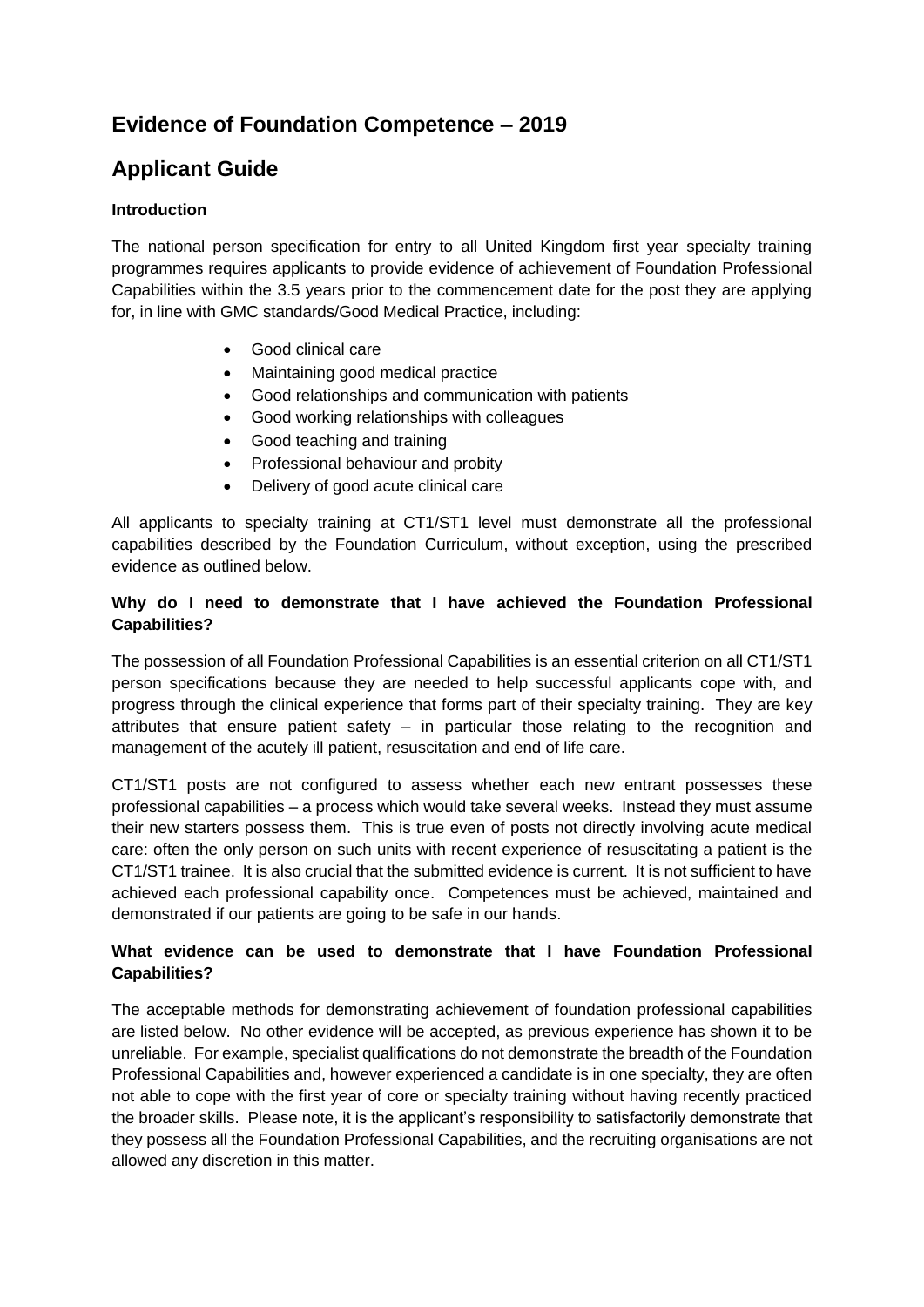There are 3 ways you can demonstrate that you possess the Foundation Professional Capabilities, and the application form will ask you a series of questions to help you determine the most appropriate form of evidence for you to submit:

- **Currently on a Foundation Programme** if you are undertaking a recognised foundation programme in the UK<sup>1</sup> which is due to finish in August 2019, we will ask you to confirm the name of your Foundation School. You do not need to do anything else. You do not need to submit any evidence. Any offer of a programme will be conditional upon you successfully completing the Foundation Programme and being awarded an FPCC before August 2019. Those applying for a delayed start date due to illness or maternity should be issued with an FPCC before commencement in post (i.e. by the end of the deferral period). If you are undertaking a stand-alone FY2 post that is not part of a recognised foundation programme attached to a UK Foundation School and you do not expect to be awarded with an FPCC upon completion, then you must answer No to this question on the application form and you will be required to submit a *Certificate of Readiness to Enter Specialty Training* (previously known as *Alternative Certificate of Foundation Competence)* as detailed below.
- **Already completed a Foundation Programme** if you have already completed a UK Foundation Programme within the 3½ years prior to the commencement date of the post to which you are applying, we will ask you to confirm that you have been awarded an FPCC (or FACD 5.2 for those who completed Foundation prior to August 2017). You **must** attach a scanned copy of your FPCC to your application. You will be expected to provide the original certificate at a later date
- **Already in Specialty Training –** if you are already in specialty training and have a National Training Number (NTN) or Deanery Reference Number (DRN), you will be deemed to have had your foundation competence assessed at the point of entry to specialty training and therefore will not be required to provide any further evidence
- **Anybody who is not covered above**  if you have not completed a UK Foundation Programme within the 3½ years prior to commencement of the post to which you are applying, and are not already in specialty training, you will be able to submit a Certificate of Readiness to Enter Specialty Training (previously known as an *Alternative Certificate of Foundation Competence)*. This must be signed by a consultant who has supervised you for at least 3 continuous months (whole time equivalent) in the 3½ years prior to the commencement date for the post to which you are applying. The certificate attests to your achievement of the required Foundation Professional Capabilities. For the purposes of this documentation, consultant includes General Practitioners, Clinical Directors, Medical Superintendents, Academic Professors and anyone on the specialist register.

Please note you may submit more than one certificate from different posts in order to show evidence of achievement of all professional capabilities but all certificates must relate to posts undertaken for at least 3 continuous months (whole time equivalent) in the 3½ years prior to the commencement date for the post to which you are applying. You **must** upload and attach scanned copies of the certificates to your application form. You will be expected to provide the original document/s at a later date. It may be necessary to provide more than one certificate if one of the post undertaken was not in an acute setting.

**.** 

<sup>1</sup> UK Affiliated Foundation Programmes include those in Malta. The Maltese Foundation School awards FPCC to the same standards as other UK Foundation Schools and as such is considered equivalent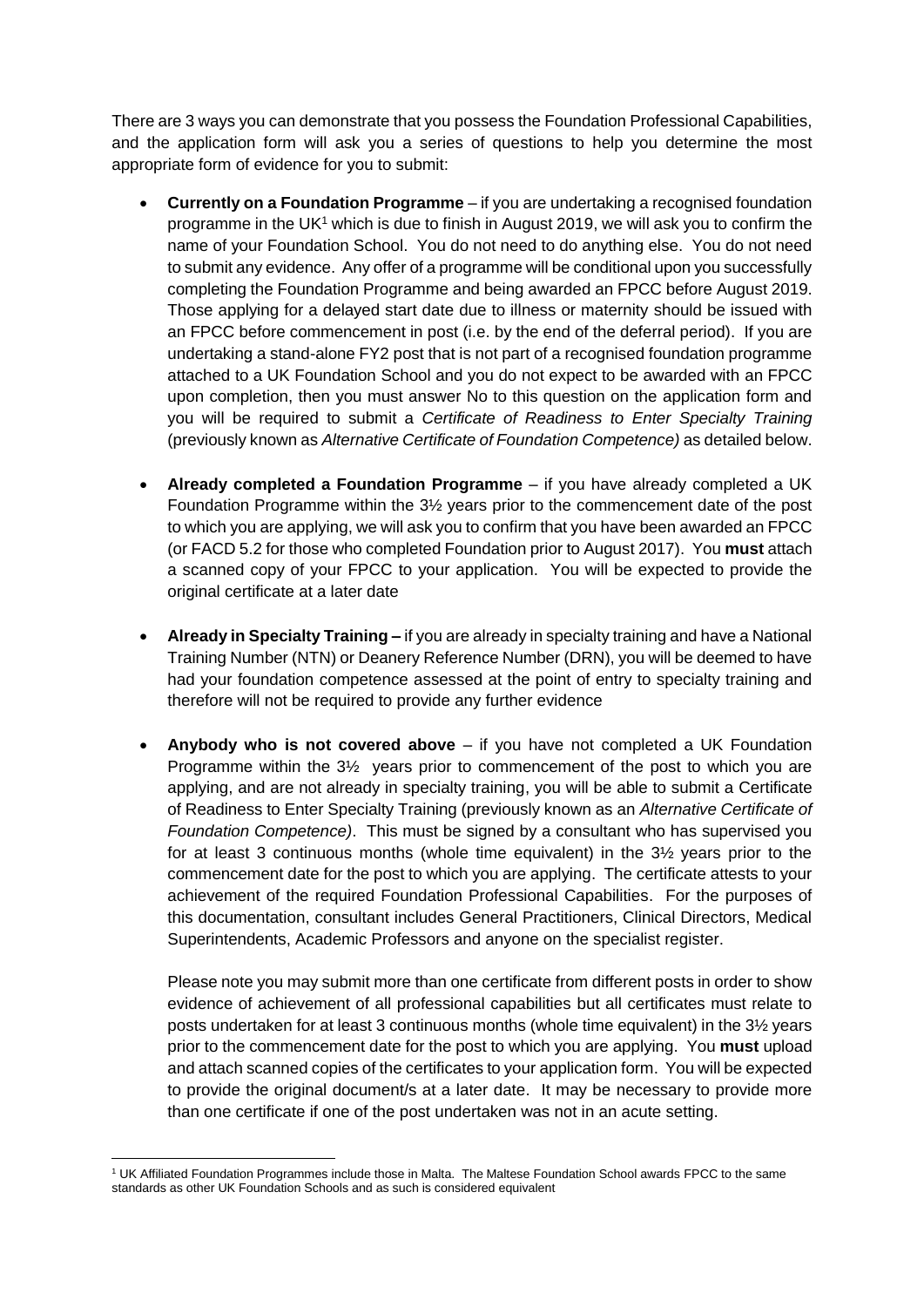The only exception to this is if you are a refugee. Refuges are advised to contact the recruiting organisation for further guidance but should submit a *Certificate of Readiness to Enter Specialty Training* if possible.

# **Is the 3 months post during which I demonstrate possession of the Foundation Professional Capabilities all I have to do post registration?**

No. The CT1/ST1 person specifications state that applicants need to have had 12 months experience after full GMC registration or equivalent **and** evidence of achievement of the Foundation Professional Capabilities.

# **I have been working abroad where there is no Foundation Programme. What are likely to be deemed appropriate posts?**

- 12 months satisfactory completion of either a pre-registration internship<sup>2</sup> or Foundation Year 1 post **and** 12 months full time satisfactory completion in posts approved for the purposes of medical education by the relevant authority; **or**
- 12 months satisfactory completion of either a pre-registration internship or Foundation Year 1 post **and** 12 months full time experience at a publicly funded hospital in at least two specialties with acute medical responsibilities; **or**
- 12 months satisfactory completion of either a pre-registration internship or Foundation Year 1 post **and** a 12 month full time Foundation Year 2 post

You will not be required to submit evidence of your previous experience at the application stage but the recruiting organisation may request you to provide it later during the recruitment process.

## **With regards to the** *Certificate of Readiness to Enter Specialty Training***, please note that:**

- **The signatory** does not necessarily have to personally witness the demonstration of every professional capability. Instead, he or she **must** be able to judge whether the evidence they have seen or had presented to them demonstrates competence, and they **must** have worked for you for 3 continuous months. The recruiting organisations have no discretion in this regard
- **The post** the certificate refers to **must**:

**.** 

- $\triangleright$  Be of at least 3 continuous months in duration (whole time equivalent)
- $\triangleright$  Have been completed (i.e. the 3 continuous months) by the time of the submission deadline
- $\triangleright$  Have been undertaken within the 3<sup>1</sup>/<sub>2</sub> years before commencement of the post you are applying for
- Clinical attachments/unpaid work **do not** count as experience

<sup>&</sup>lt;sup>2</sup> An internship is a period of pre-graduate or postgraduate clinical experience that provides an accepted foundation for future practice as a fully registered and licensed medical practitioner. Internships must be either a 12 month programme that includes a minimum of 3 months in surgery and 3 months in medicine **or** a programme of at least 10 months duration that includes a minimum of 3 months in surgery and 3 months in medicine with an additional study period of up to 2 months **or** the equivalent of 12 months full time post-qualification at a publicly funded hospital in at least two branches of medicine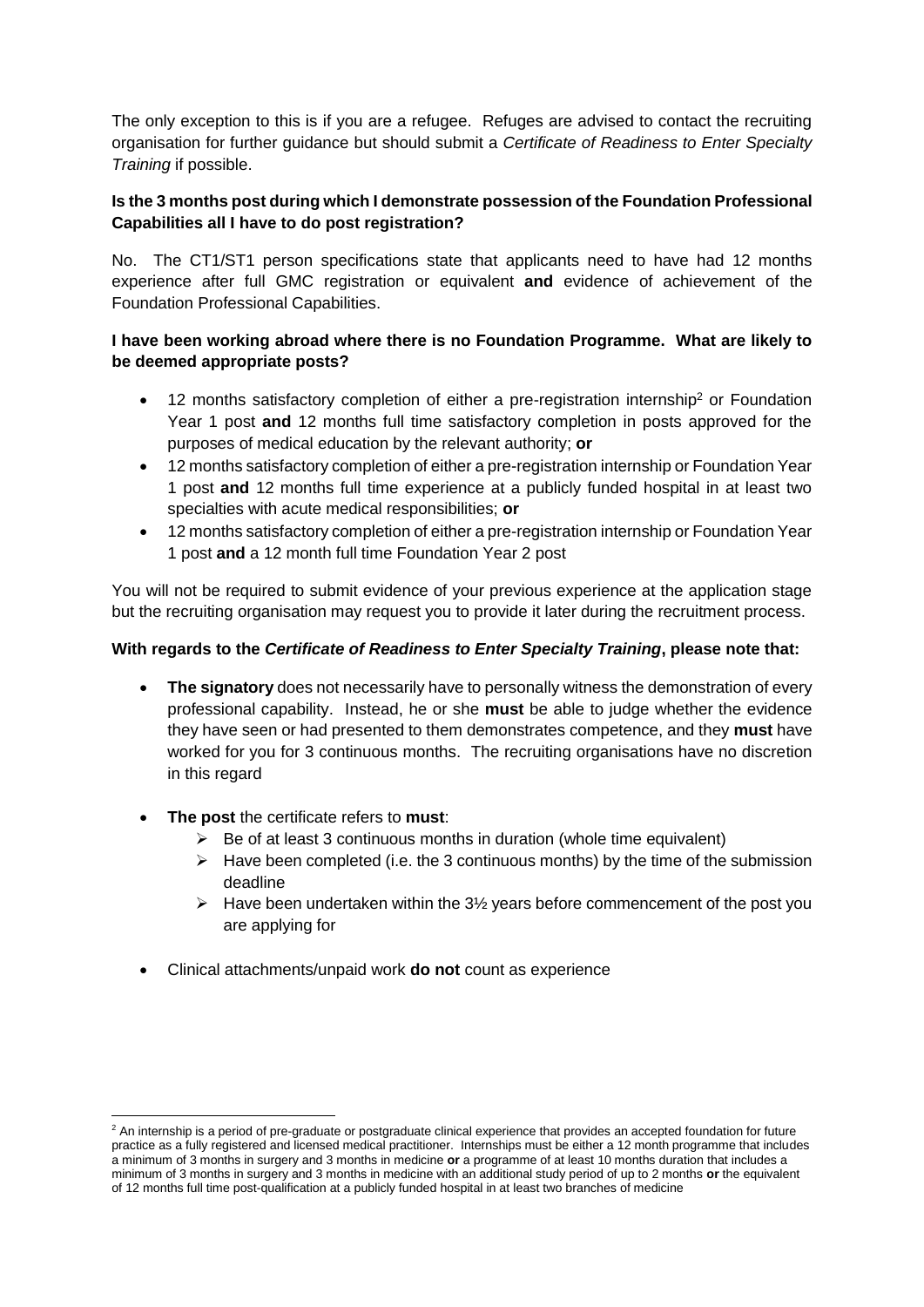## **What do I do if I cannot provide any of the above?**

If you are unable to provide any of the above because, for example, you have not worked within the last 3½ years, then you are advised to secure a second year UK foundation programme post before applying for a specialty training programme.

Alternatively, you could secure a post that will enable you to demonstrate the Foundation Professional Capabilities to a consultant who could then provide you with a *Certificate of Readiness to Enter Specialty Traiing* e.g. a locum or trust post.

We understand that refugee doctors may have less access to standardised documentation and in rare cases may not be able to obtain a certificate. If you are unable to provide any of the above because of your refugee status, you should contact the recruiting organisation for advice before submitting your application form. Refugee doctors will be required to provide a *Certificate of Readiness to Enter Specialty Training* wherever possible.

## **Can I use an** *Alternative Certificate of Foundation Competence* **obtained in a previous recruitment year?**

Yes. As long as the post that the *Alternative Certificate* relates to has been wholly undertaken in the 3½ years prior to the commencement date of the post to which you are applying to, forms from previous recruitment years can be used.

#### **How do I attach my certificates?**

You will have opportunity to upload and attach the document to your application as a scanned file. If you have problems attaching the file, please read the guidance provided by the recruiting office or contact them for advice. You should aim to do this well in advance of the closing date to ensure you can submit your application in time. **Do not** send your evidence to any other email address or send it by post to any recruiting organisation as it will not be considered.

#### **I started but did not complete a full Foundation Programme. Can I still apply?**

Not unless you can provide evidence of addressing your outstanding educational needs. Time simply served in other posts does not count. All CT1/ST1 person specifications have as one of their eligibility criteria: *Not ever relinquished or been released or removed from a UK Foundation Programme or a stand-alone Foundation Year 2 post or its equivalent without subsequent evidence of completion/remediation.* This would normally require you to return to the Foundation Programme to complete the outstanding requirements.

#### **Can I count locum posts as part of my Foundation Programme?**

No. Foundation posts that are not part of a full, designated Foundation Programme associated with a UK or UK Affiliated Foundation School are **not** accepted as they will not lead to the award of an FPCC on completion.

**Please note:** Standalone F2 posts attract an FPCC on completion.

#### **What happens if I accept an offer and then do not complete my Foundation Programme?**

Any offer made to a doctor currently on a UK Foundation Programme is made subject to them being awarded an FPCC before the training programme commences. If it transpires that you will not be awarded an FPCC by the advertised start of the programme, the recruiting organisation **must** withdraw the offer. This does not include those who do not complete the Foundation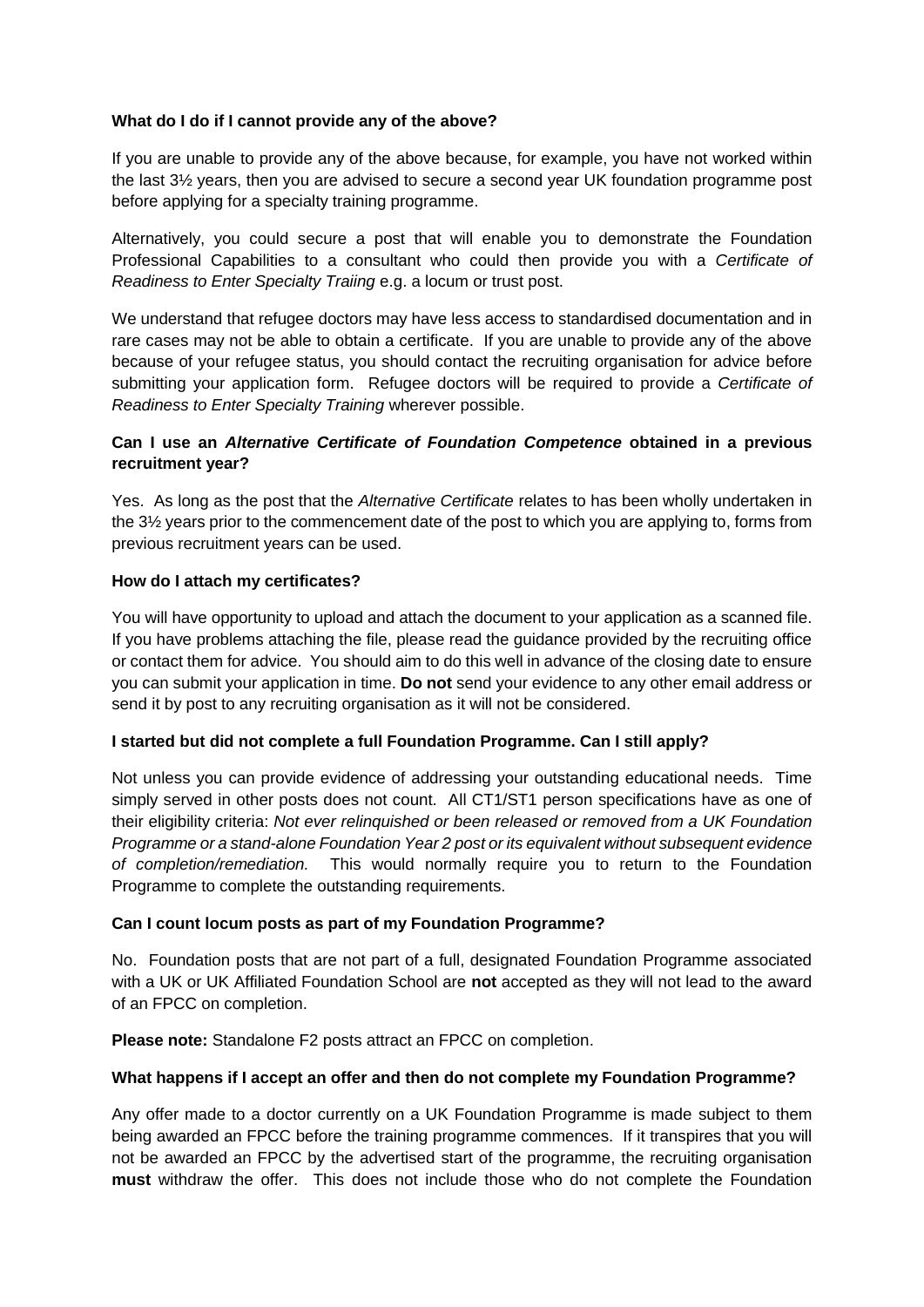Programme because of maternity or sick leave. Offers for a delayed start can only be made to candidates who cannot start on the intended date for statutory reasons (illness or maternity leave).

## **How is my documentation assessed?**

Recruiting organisations do not assess the evidence – the signatory to your FPCC/FACD 5.2 or *Certificate of Readiness to Enter Specialty Training/Alternative Certificate of Foundation Competence* has the responsibility for doing that. Instead they verify the evidence provided by you. Submitted evidence is considered as applications are considered by the longlisting admin team.

## **What happens if I submit the wrong or incomplete evidence?**

Applicants who submit no evidence, incorrect documentation or unsatisfactory evidence will be asked to resubmit either an FPCC, an FACD 5.2 or *Certificate of Readiness to Enter Specialty Training* within 3 days (72 hours) of being notified of the error by the recruiter.

## **Do I have to demonstrate all the professional capabilities?**

Yes. Applicants must be signed off as competent for **each and every professional capability** listed on the certificate. If you cannot demonstrate that you have achieved all of these in one post, you may submit multiple certificates to demonstrate the full set. If you cannot demonstrate each and every professional capability, you will not be eligible for specialty training at CT1/ST1 level. **There are no exceptions to this rule**.

## **What do I do if my consultant has not witnessed me demonstrating all the professional capabilities?**

On the certificate the signatory will be asked to sign a declaration that they have observed demonstration of all the professional capabilities **or** that they have received alternative evidence of demonstration where they have not personally observed them. The source of the alternative evidence should be listed on the certificate.

This means that although the signatory has to have worked with you for 3 continuous months, the evidence on which they are relying does not have to come from a post of that length, and the signatory does not have to have personally witnessed you demonstrating all of the professional capabilities.

#### **My consultant is not a clinician. Does that matter?**

No. The signatory is tasked with knowing you and your work; and with evaluating the evidence provided to them by a clinician. They are also asked to name those whose evidence they are relying on. The rationale here is that the signatory is in a much better position to assess the worth of the evidence provided to them by someone locally than a distant recruiter. The recruiter has the duty to verify that evidence, so may contact the individuals named.

## **What happens if I get it signed without such evidence?**

If at any stage investigation shows that the certificate has been fraudulently signed (by you or by the signatory), then instant dismissal and referral of yourself and/or the signatory to the relevant Responsible Officer or the GMC (or equivalent) will be considered.